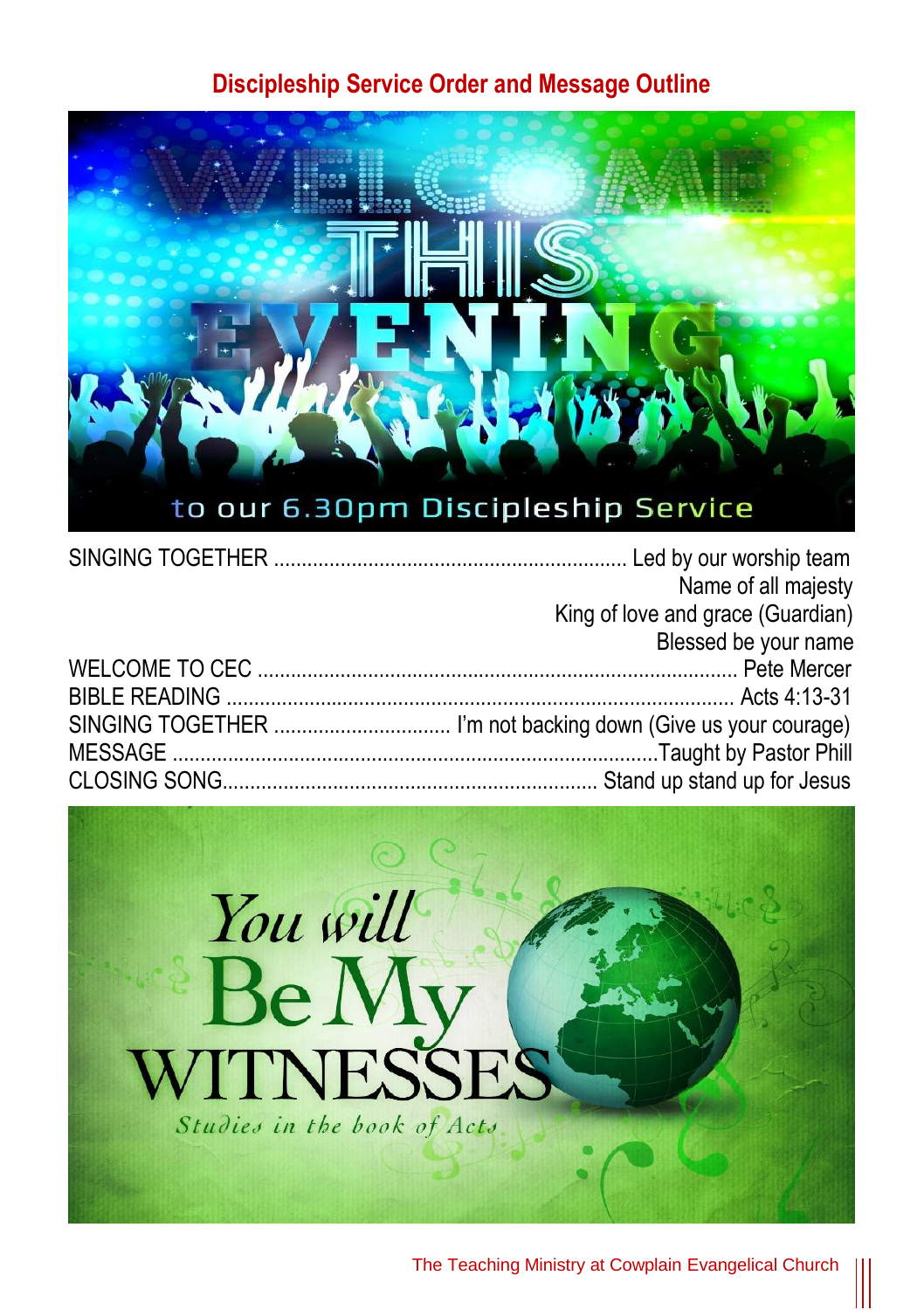## **You will be my witnesses#12 Courage in the face of persecution Acts 4:13-31**

**Introduction**

Acts  $4.1 - 4$ 

James 1:2-4

James 1:12

1 Peter 4:12-14

2 Corinthians 12:7-10

Philippians 3:10

**1. The \_\_\_\_\_\_\_\_\_\_\_\_\_\_\_\_\_\_\_\_\_\_\_\_\_\_\_\_\_ for persecution.**  Acts  $4:5$ 

 $\begin{matrix} \vspace{0.1cm} \vspace{0.1cm} \vspace{0.1cm} \vspace{0.1cm} \vspace{0.1cm} \vspace{0.1cm} \vspace{0.1cm} \vspace{0.1cm} \vspace{0.1cm} \vspace{0.1cm} \vspace{0.1cm} \vspace{0.1cm} \vspace{0.1cm} \vspace{0.1cm} \vspace{0.1cm} \vspace{0.1cm} \vspace{0.1cm} \vspace{0.1cm} \vspace{0.1cm} \vspace{0.1cm} \vspace{0.1cm} \vspace{0.1cm} \vspace{0.1cm} \vspace{0.1cm$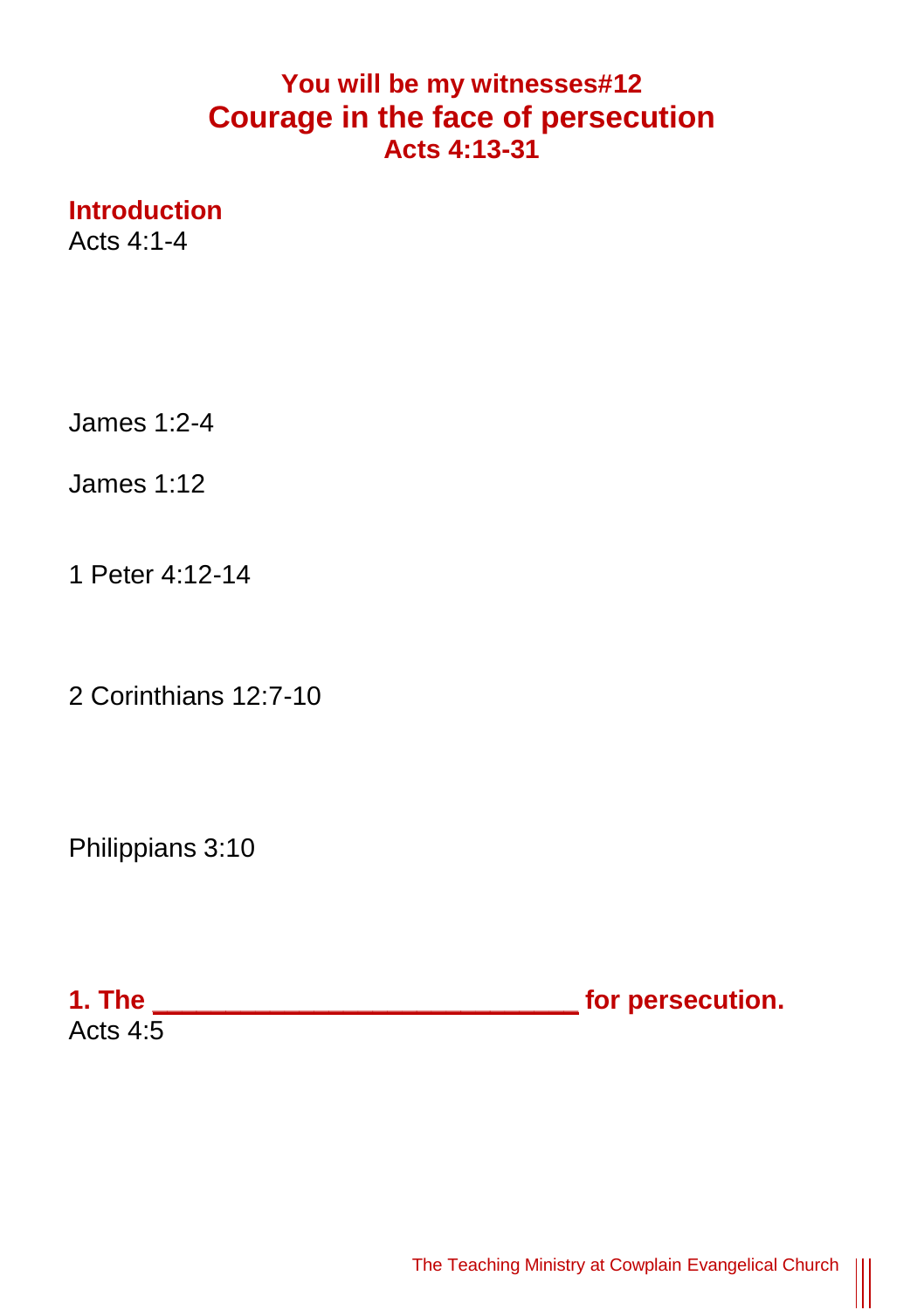| Acts 4:8         |                                                                |
|------------------|----------------------------------------------------------------|
| Acts 4:8-12      | 3. Proclaim the _________________ in the midst of persecution. |
| Acts 4:13        |                                                                |
|                  |                                                                |
|                  |                                                                |
| Acts 4:14        | 4. Be _______________ to God despite the cost of persecution.  |
|                  |                                                                |
| Acts 4:15        |                                                                |
| Acts 4:16        |                                                                |
| Acts 4:17-18     |                                                                |
| Acts 4:19        |                                                                |
|                  |                                                                |
| 1 Peter 2:13     |                                                                |
| Acts 5:29        |                                                                |
| <b>Acts 4:20</b> |                                                                |